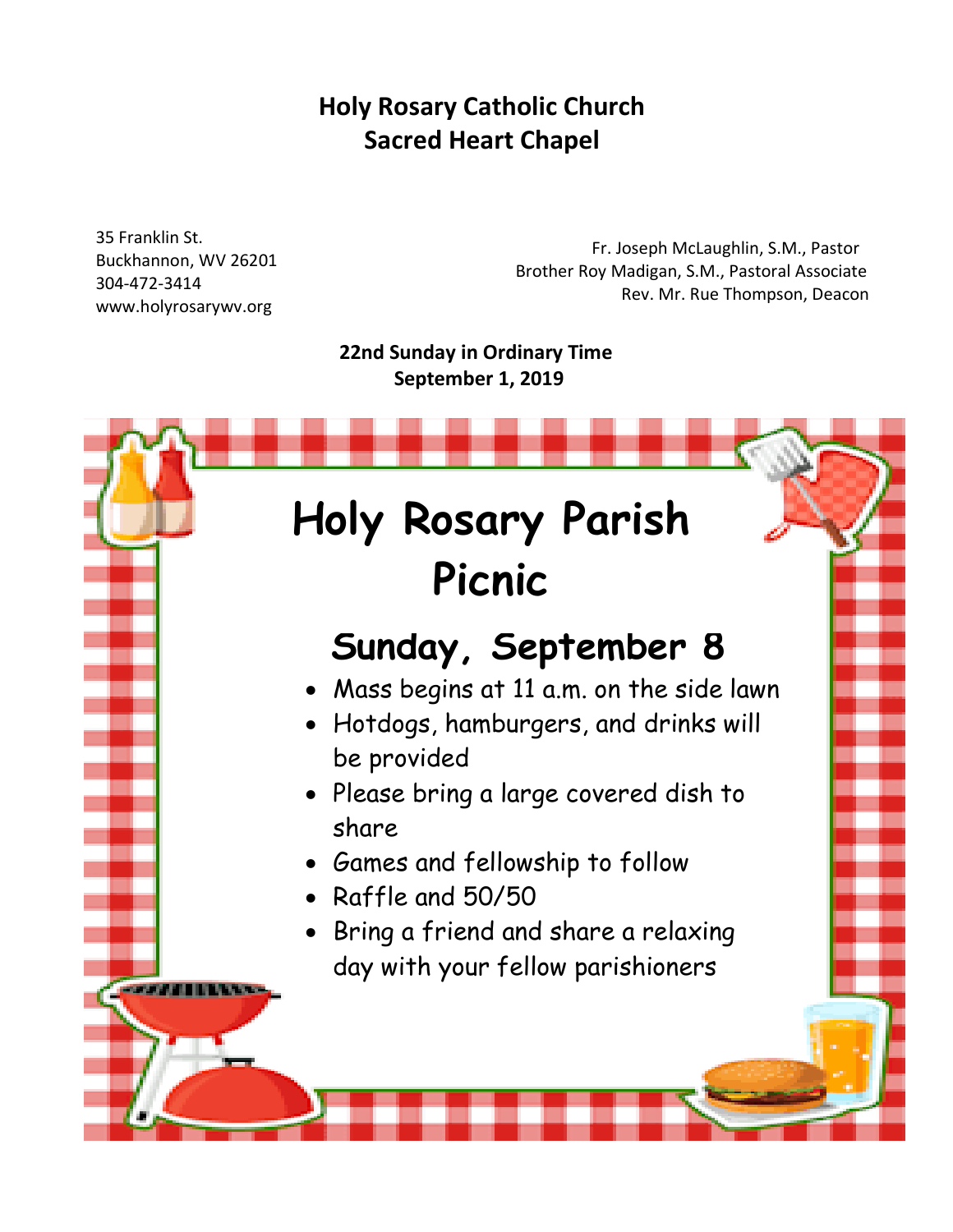#### **Marist Spirituality: A Church Bursting Forth**

hat do you think of when you hear the word "Church"? To some, the thought of a concrete building with pews comes to Marist Spirituality. A Critical Bursting Forth<br>
word "Church"? To some, the thought<br>
a concrete building with pews comes t<br>
mind. The Marists have a much different notion. They see "Church" as a rich and diverse communion of believers, as a body of people united in mind and heart. To the Marists, "Church" means people on a heavenward journey stirred by the Holy Spirit and filled with the power of Pentecost. It is people discovering the meaning of the Gospels together and living it out in service to others. One Marist said that "Church" is where Mary is to be found as a

believer hidden among other believers. She is guiding, reminding, encouraging others by her closeness to God. She carries within herself a burning desire to carry out the mission of Jesus to the ends of the world.

Fr. Craig Larkin, S.M. once wrote about a teenager who expressed the hope that one day she would find something worthwhile to do in her life, something she could really put herself into and that would lead to a sense of fulfillment. She admired people who

were able to commit themselves to something. Unfortunately, she knew very few. Too bad she didn't know Mary.

Our challenge as "Church" today is to be Mary for all who are seeking meaning and fulfillment in their life. We can do that. We can be that communion of believers united in mind and heart and driven by the power of the Holy Spirit. We can show to those in our community what it means to be disciples of Christ and how our being disciples has led us to find something worthwhile, something that has led to spiritual fulfillment. Perhaps the young teenagers of Buckhannon will be so moved by what they see that they will want to be part of our communion of believers and find a sense of fulfillment of their own.

Bro. Roy, S.M.

**Picnic News - Please Sign Up**

We really need your help to make the annual church picnic on September 8<sup>th</sup> a success. Please sign up in Marist Hall today to let those planning the picnic know what you would like to bring to the potluck. Let us know if you are bringing a main dish, a dessert or a side dish. By signing up we can better prepare for a successful picnic. You can also sign up to help with cleanup at the same time. Young people in our parish (those in their teens) are especially welcomed to help with cleanup. More hands, less work!

#### **Pastoral Council News**

After a summer hiatus, the Pastoral Council met on August 19 and discussed the following: updates on the Facilities Plan, repairs at the rectory, the demolition of the St. Joseph building, and the heating system at the St. Mary building. Plans for a parish census will move forward as we gather information about current

> parishioners and contact former parishioners. To that end, the council decided to implement the Flocknotes email/texting service to communicate with parishioners. The council heard about plans for the parish's religious education programs (CCD, RCIA, and Adult Education). Ideas about parish fundraising will be explored. The council's consensus was to keep the Saturday Vigil Mass time at 7p.m. for the time being. Next meeting: September 23. If you

have any questions or concerns, please contact Fr. Joe, Brother Roy, Deacon Rue, or council members Gini Jeran, John Weber, Charlie Malcomb, Jo Baxa, Mariann Jack, Tracy Murphy, Jim Walker, or Mary Hendricks.

#### **Deacon Rue**

Please pray for our own Deacon Rue Thompson, who underwent surgery last week and will be recovering at home for a while. If you would like to send him a card, his address is 144 Wood St., Buckhannon.

#### **Candid Camera**

Photos are a great way of telling our church's story. Photos capture moments to be remembered, moments that are just too important to be forgotten. Remember our spaghetti and baked steak dinners and the men and women who worked so hard on them? Remember the Marist priests and brother who served here? Remember Christmas, Halloween and Mardi Gras parties and the people we shared these occasions with? Events like these go far back. Our church is trying to gather photos of memorable moments from long ago and recently. We will use them in a special project. If you have photos from our church's past, won't you share

### **"God in your goodness, you have made a home for the poor.**

**Inquiry Class to Begin**

Are you interested in learning more about the Catholic Faith? Inquiry classes will begin on Sunday, September 15 in Marist Hall. The classes are open to anyone wishing to learn more about our faith. This is a perfect opportunity for those who are new to the Church, and wish to explore or those who are already members and want to refresh their knowledge. For more information, please contact Father Joe, Deacon Rue, Sal or Virginia Carmona.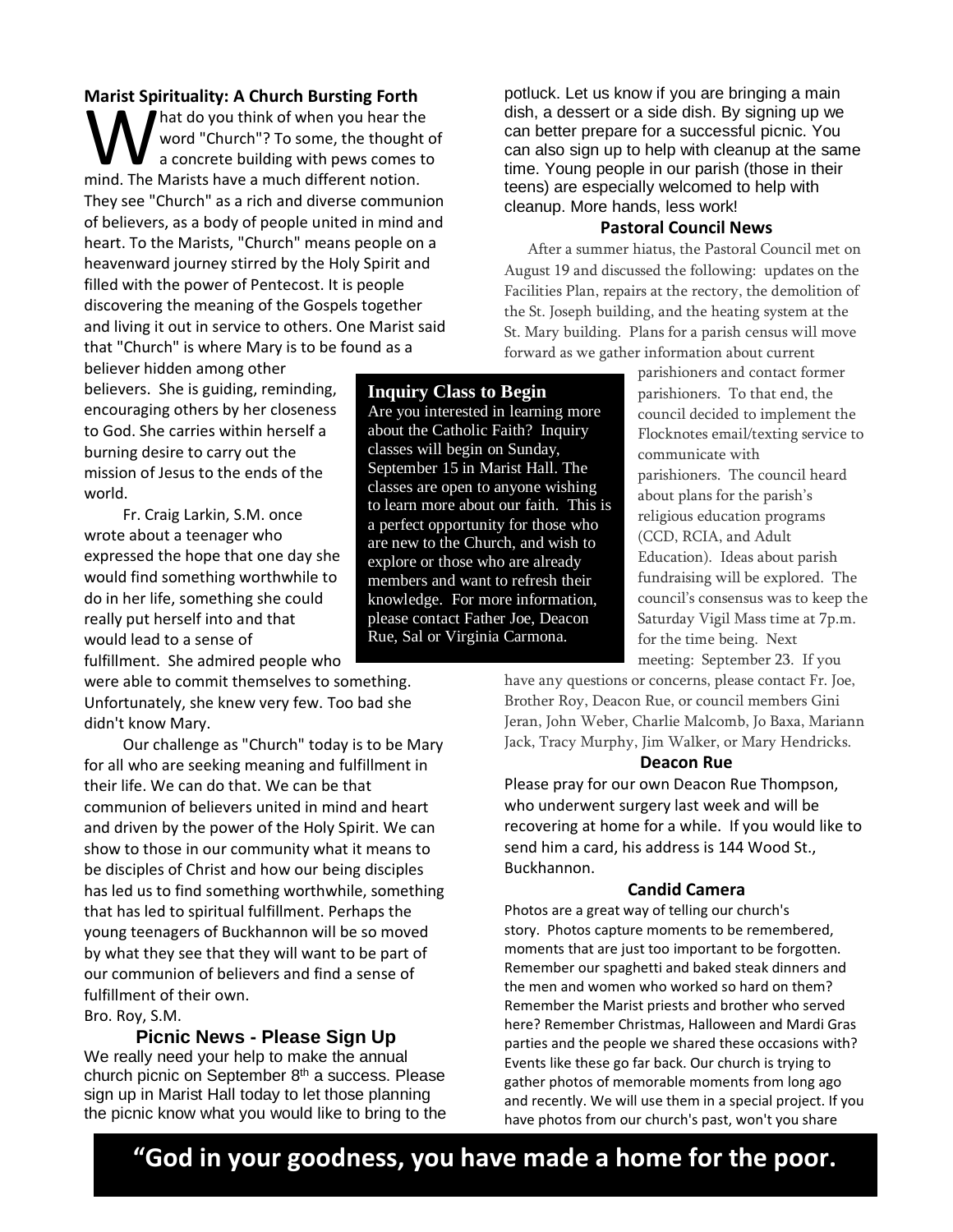them with our church family? Just make copies of the photos and give them to either Mariann Jack or Bro. Roy. We only need copies, not the originals. Thanks.

#### **Football Frenzy Tickets**

The Knights of Columbus are selling football frenzy tickets! The tickets are \$10 each with 10 chances to win per ticket. The proceeds will benefit Catholic Education in West Virginia. See any Knights member to get your tickets. Thanks!

#### **Diaper Drive!**

Our church's Diaper Bank is going "full steam," helping parents-in-need when they can't afford diapers for their babies. In fact, the Bank is such a success that we often run low on supplies. We urgently need your help, especially when it comes to size 5 and 6 diapers. During September our church will continue our Diaper Drive to restock our Diaper Bank. Please consider donating a box or two of diapers, especially size 5 and 6, to the drive. Look for more information about this project in upcoming bulletins or see Sarah Ziems or Bro. Roy.

#### **Men's Group to Resume**

The Holy Rosary Men's Group will begin meeting on Saturday, September 7<sup>th</sup>. Since this is the first Saturday of the month, we will hold a breakfast before the meeting. All the men are asked to bring a breakfast dish to share. We will meet at our usual

9 a.m. time and discuss whether we will continue with the United States Catechism or look for something new. Please reach out to any men you know of who might be interested and invite them to attend. All faiths are welcome. If you have any questions call Skip at 681-533-8170.

#### **College Students**

Do you know of a college freshman who is going away to school for the first time? Let our parish card ministry send them a note of encouragement! Please drop their name and address in the basket at collection time!

#### September Server's Schedule

Saturday 8/31: Walkers Sunday:  $9/1$ : Logan and Vincent Sunday 9/1: Walkers and Dahman Saturday 9/7: Posts Sunday 9/8: Frye's Saturday 9/14: McCartneys  $\sigma_{\text{max}} = \frac{1}{2} \left( \frac{1}{2} \right)$ 

#### **Summer With (Pope) Francis**

"We're not very comfortable going out to the streets to share a message, much less announcing how Jesus has affected our life.

A steady diet of prayer, spiritual reading (especially the Gospels), and even small daily efforts to live the good Christian life can help us. They can strengthen us so that we can share our faith with others. One of the key ways we encounter Christ is through daily prayer. There are many other ways as well, but when prayer is at the heart of all we do it's much easier to announce how Jesus has touched our lives. Prayer of any kind, spontaneous or other, can draw us to Christ and cause us to want to go out to the streets filled with conviction and joy."

#### **Are You Smarter?**

This weekend we continue our "Are You Smarter Than A Fifth Grader?" series. The questions focus on Scripture and Church teaching.

(1) What forbidden fruit did Adam and Eve eat in the Creation Story?

(2) Who were the first two sons of Adam and Eve?

(3) Who was Adam's second wife?

(4) Who was the first person to commit murder in the Scriptures?

(5) What was the first thing God created in the Book of Genesis?

#### **Prayer Shawl Group**

The Prayer Shawl Group will begin our fall meeting on the first and third Wednesday of each month. The dates for September are the 4<sup>th</sup> and the 18<sup>th</sup> at the home of P.T.Garton, 49 Meade Street. All are welcome to come from 9-10:30 a.m. (even beginners.) Last season we gave 11 shawls to hospice and 6 to nursing homes. Seven baby blankets were given to new mothers.

#### **Our Sympathies**

Our sympathies are extended to the family of Steve Zellhofer, who passed away last week. May his soul and all the souls of the faithful departed rest in peace.

#### Upcoming SoulCore Class

Tuesday, 9/3/19 at 6:00 p.m. Tuesday, 9/17/19 at 6:00 p.m. Tuesday, 9/24/19 at 6:00 p.m. All classes in Marist Hall or in side church yard, weather permitting.

#### School of Religion

Our Holy Rosary School of Religion program begins on Sunday, September 15, which is also the